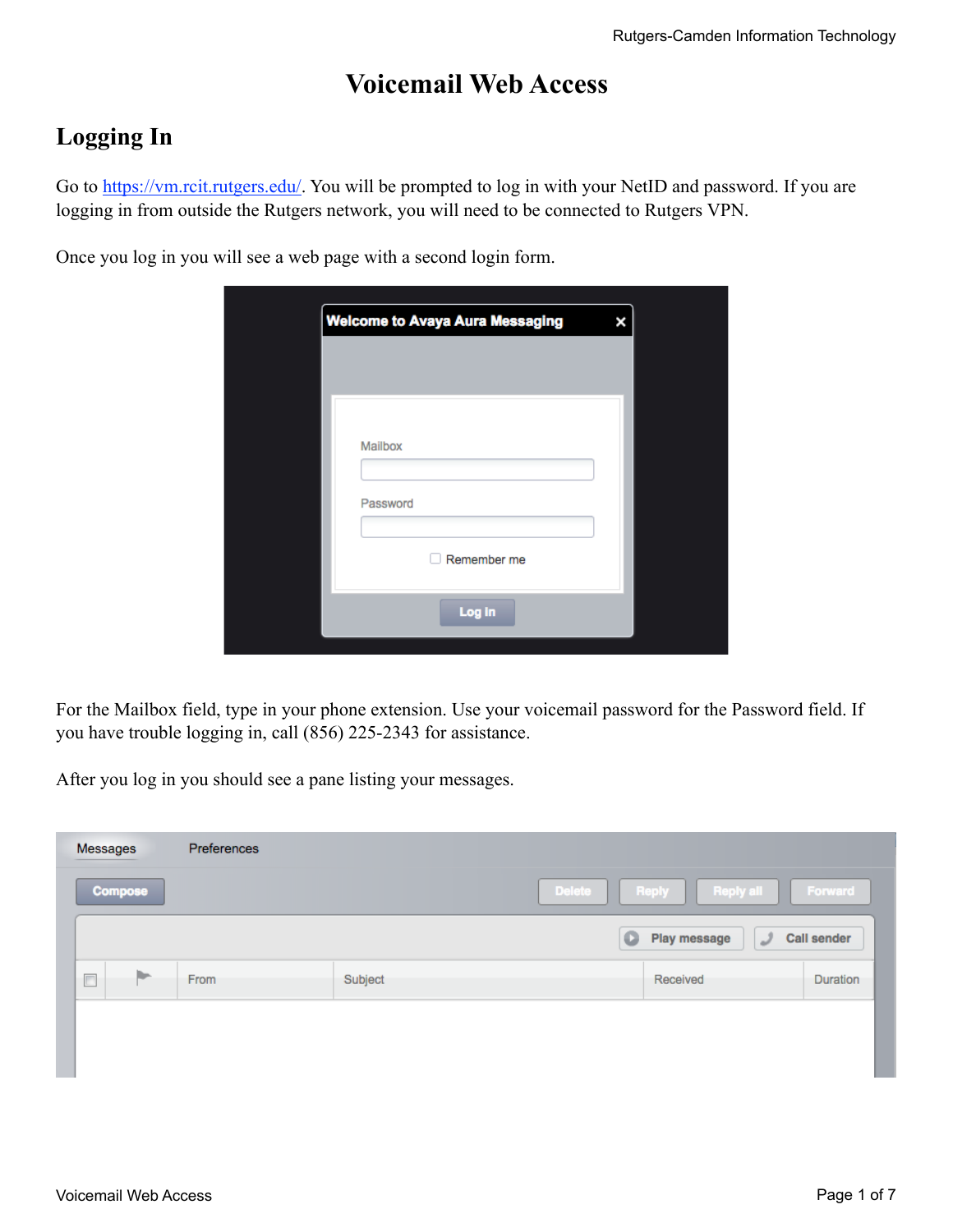## **Listening to Messages**

To play a message on your computer, highlight or use the checkbox next to the message to select it, then click the **Play message** button.

| Messages                 |                | Preferences                  |                                     |                        |                    |
|--------------------------|----------------|------------------------------|-------------------------------------|------------------------|--------------------|
|                          | <b>Compose</b> |                              | <b>Delete</b>                       | Reply all<br>Reply     | Forward            |
|                          |                |                              |                                     | Play message<br>ر<br>D | <b>Call sender</b> |
| $\Box$                   | Þ              | From                         | Subject                             | Received               | Duration           |
| $\overline{\phantom{a}}$ |                | <b><i>Bridge Address</i></b> | $\circ$<br>Voice Message from<br>-- | 2015/07/15 08:09:32    | 00:05              |
|                          |                |                              |                                     |                        |                    |
|                          |                |                              |                                     |                        |                    |
|                          |                |                              |                                     |                        |                    |
|                          |                |                              |                                     |                        |                    |
|                          |                |                              |                                     |                        |                    |

You will then get the window below and hear the message. This window also has other buttons for your message, such as playing, stopping and forwarding. It can also be deleted here by clicking on the trash can.

| Voice Message from |                     |
|--------------------|---------------------|
| Ш                  | ▐▕▕▏▓▖▌▅▕▕▏▃▁▗      |
| <b>Received:</b>   | 2015/07/15 08:09:32 |
| From:              |                     |
| To:                |                     |
| Subject:           | Voice Message from  |
| 00:00              | $-00:05$            |
|                    | =())                |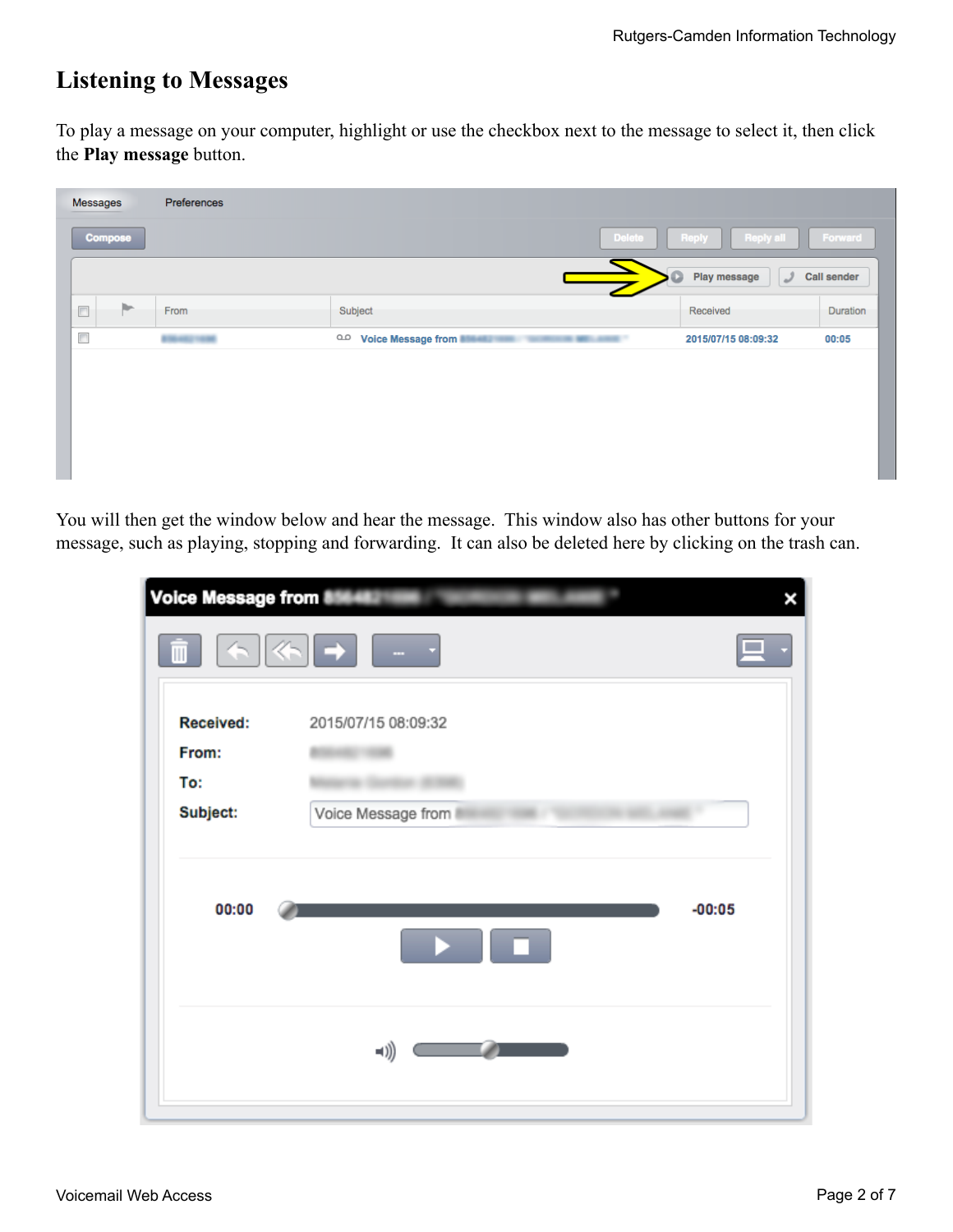# **Returning a Call**

The **Call Sender** feature only works with messages sent from internal extensions. Select a message, then click on the **Call sender** button, which will ring your phone. When you pick it up, it will ask for your password. After you enter your password, it will then call the extension from the message you highlighted.

|                            | <b>Delete</b>                                                            | <b>Reply all</b><br>Reply<br>Forward                 |
|----------------------------|--------------------------------------------------------------------------|------------------------------------------------------|
|                            |                                                                          | $\bullet$<br>Play message<br><b>Call sender</b><br>ر |
| From                       | Subject                                                                  | Received                                             |
| <b><i>BON AND THEM</i></b> | $\circ$<br><b>Voice Message from</b><br>the series areas of<br>ARD THEFT | :05<br>2015/07/15 08:09:32                           |
|                            |                                                                          |                                                      |

## **Adjusting Preferences**

Use the Preferences link to access the system's many prefernces.

| Messages                 | <b>Compose</b> | Preferences<br>$\blacktriangleright$ | <b>Delete</b>                                             | Reply all<br>Reply             | Forward            |
|--------------------------|----------------|--------------------------------------|-----------------------------------------------------------|--------------------------------|--------------------|
|                          |                |                                      |                                                           | $\circ$<br>Play message<br>لمد | <b>Call sender</b> |
| $\Box$                   | Þ              | From                                 | Subject                                                   | Received                       | Duration           |
| $\overline{\phantom{a}}$ |                | <b><i>BONARD VAND</i></b>            | $\infty$<br>Voice Message from<br><b>COLORADO ANGELES</b> | 2015/07/15 08:09:32            | 00:05              |
|                          |                |                                      |                                                           |                                |                    |
|                          |                |                                      |                                                           |                                |                    |
|                          |                |                                      |                                                           |                                |                    |
|                          |                |                                      |                                                           |                                |                    |
|                          |                |                                      |                                                           |                                |                    |

There are preferences for personal lists, greetings and updating your voicemail password. You can also set the system to accept incoming faxes.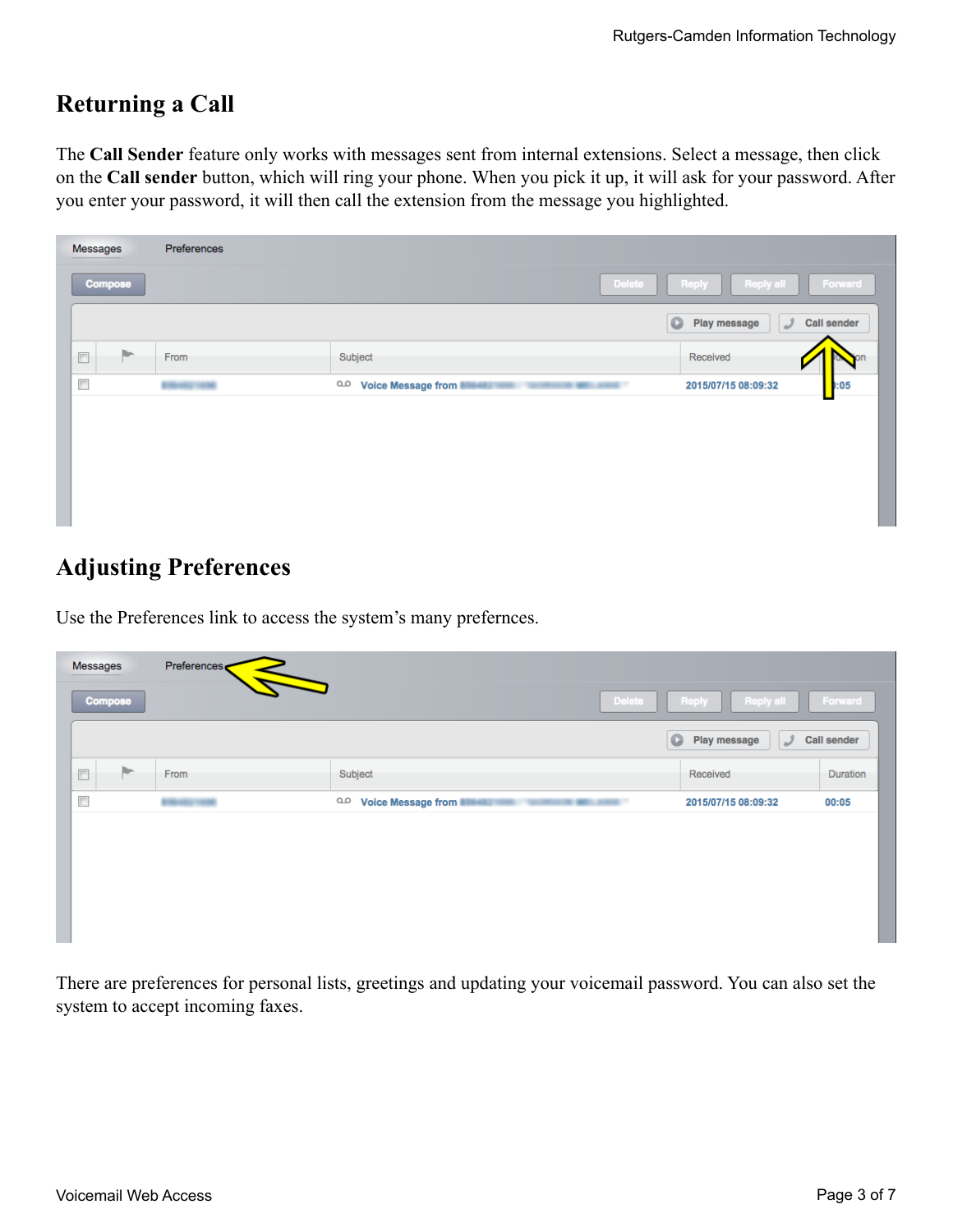|                       | Aura Messaging Web Access                                            |      |
|-----------------------|----------------------------------------------------------------------|------|
| Messages              | Preferences                                                          |      |
| <b>AVAYA</b><br>aura. | <b>User Preferences</b>                                              | Help |
|                       | General                                                              |      |
| General               | <b>Messaging Access Number</b>                                       |      |
|                       | Internal:<br>2766                                                    |      |
| Notify Me             | External:<br>8562252766                                              |      |
| My Phone              | <b>Account Information</b>                                           |      |
|                       | Mailbox:                                                             |      |
| <b>Personal Lists</b> | Extension:                                                           |      |
| Greetings             | <b>Location and Language</b>                                         |      |
| Password              | $\mathbb{C}$<br>(GMT-05:00) Eastern Time (US & Canada)<br>Time zone: |      |
| Advanced              | <b>English</b> (United States)<br>Language:                          |      |
|                       | <b>Mobile Phone or Pager</b>                                         |      |
|                       | Use this mobile phone or pager for "Notify Me" and other features:   |      |
|                       | Fax                                                                  |      |
|                       | Forward incoming fax messages to:                                    |      |
|                       | Transmitting subscriber ID for outgoing fax messages:<br>@8562252766 |      |
|                       | <b>Play On Phone</b>                                                 |      |
|                       | When playing a voice message in Outlook using "Play on Phone":       |      |
|                       | extension:<br>Always use this phone:                                 |      |
|                       | Ask me every time which phone to use                                 |      |
|                       | <b>Attendant</b>                                                     |      |
|                       | When callers press "0" during my greeting, forward to:               |      |
|                       | Default attendant (operator)                                         |      |
|                       | 2343<br>Personal attendant/assistant:<br>o                           |      |
|                       | Save                                                                 |      |

#### **Accepting Incoming Faxes**

To use your phone number as a way to get a fax, go to the General tab under Preferences and find the Fax option. Check the box in front of forward incoming messages.

The field below the checkbox, labeled "Transmitting subscriber ID for outgoing fax messages", should contain your extension number followed by "@8562252766". If this information is not already in the field, you will need to type it in.

Scroll down to the end of the page and click the Save button.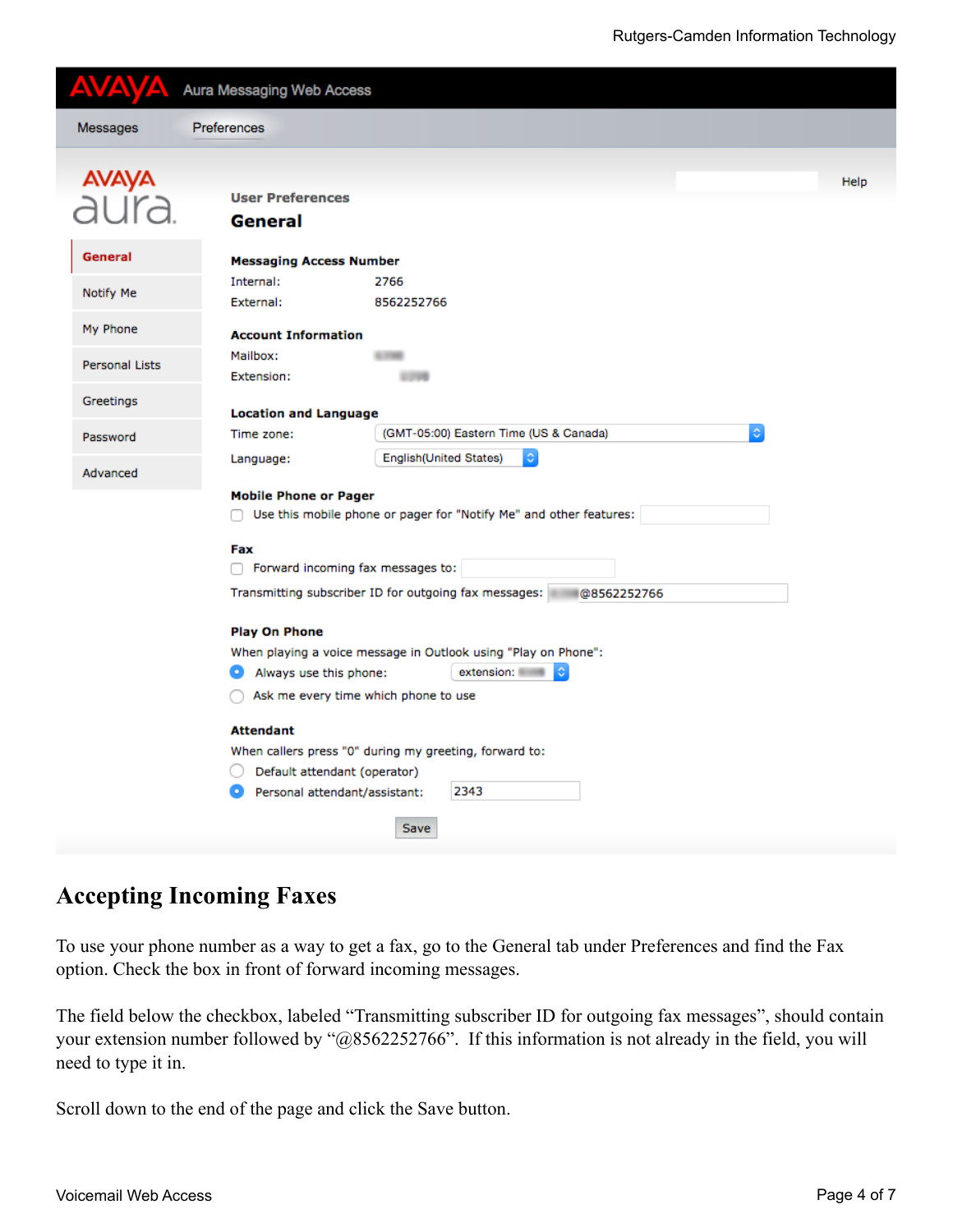| Δ                     | Aura Messaging Web Access                                                                          |                                                                                                                            |      |  |  |  |  |
|-----------------------|----------------------------------------------------------------------------------------------------|----------------------------------------------------------------------------------------------------------------------------|------|--|--|--|--|
| Messages              | Preferences                                                                                        |                                                                                                                            |      |  |  |  |  |
| AVAYA<br>aura         | <b>User Preferences</b><br>General                                                                 |                                                                                                                            | Help |  |  |  |  |
| General               | <b>Messaging Access Number</b>                                                                     |                                                                                                                            |      |  |  |  |  |
| Notify Me             | Internal:<br>External:                                                                             | 2766<br>8562252766                                                                                                         |      |  |  |  |  |
| My Phone              | <b>Account Information</b>                                                                         |                                                                                                                            |      |  |  |  |  |
| <b>Personal Lists</b> | Mailbox:<br>Extension:                                                                             |                                                                                                                            |      |  |  |  |  |
| Greetings             | <b>Location and Language</b>                                                                       |                                                                                                                            |      |  |  |  |  |
| Password              | ۰<br>(GMT-05:00) Eastern Time (US & Canada)<br>Time zone:                                          |                                                                                                                            |      |  |  |  |  |
| Advanced              | Language:                                                                                          | <b>English</b> (United States)<br>$\mathbb{C}$                                                                             |      |  |  |  |  |
|                       | <b>Mobile Phone or Pager</b><br>Use this mobile phone or pager for "Notify Me" and other features: |                                                                                                                            |      |  |  |  |  |
|                       | Fax<br>Forward incoming fax messages to:                                                           |                                                                                                                            |      |  |  |  |  |
|                       |                                                                                                    | Transmitting subscriber ID for outgoing fax messages: @8562252766                                                          |      |  |  |  |  |
|                       | <b>Play On Phone</b><br>Always use this phone:<br>o                                                | When playing a voice message in Outlook using "Play on Phone":<br>extension:<br>G.<br>Ask me every time which phone to use |      |  |  |  |  |
|                       | <b>Attendant</b><br>Default attendant (operator)<br>Personal attendant/assistant:                  | When callers press "0" during my greeting, forward to:<br>2343                                                             |      |  |  |  |  |
|                       |                                                                                                    | Save                                                                                                                       |      |  |  |  |  |

### **Recording Your Name and Standard Greetings**

The Greetings tab lets you manage pre-recorded messages that are automatically played to callers when a call goes to voicemail. If you do not customize your greetings, the default messaging system greetings are played.

#### Personal Greeting

You can record a standard greeting for the phone to play to the callers when you cannot answer a call. For example, when you are away or when your line is busy.

```
Extended Absence Greeting (EAG)
```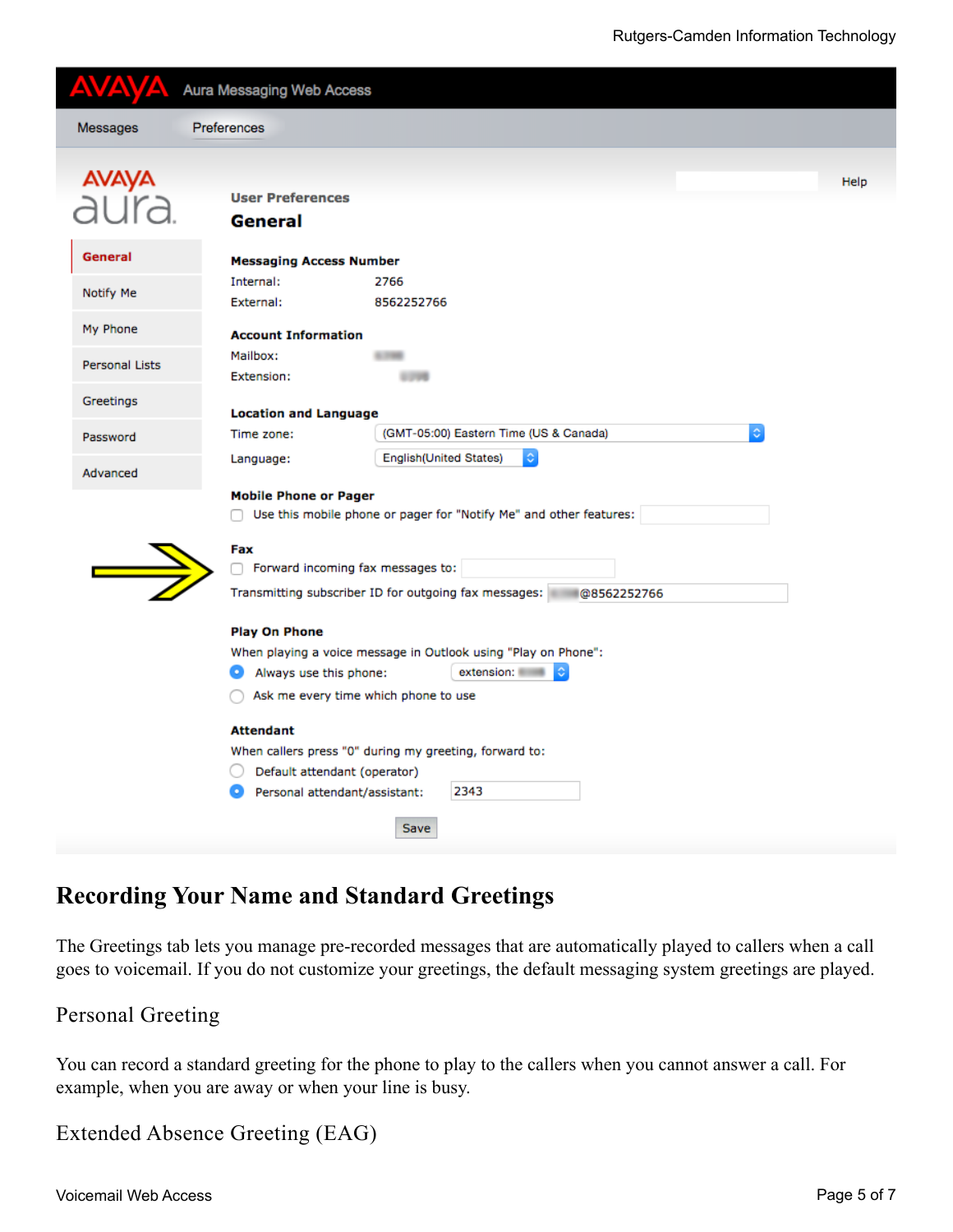You can record an Extended Absence Greeting to let callers know that you will be away from the office and won't be able to reply quickly to their messages.

#### Recording Optional Greetings

These are greetings that play based on a set of optional rules. For instance, you can set up optional greetings to play during office hours, to all internal callers who get no answer on your phone.

Click the Play icon to hear your name and personal greetings. If you want to change these preferences, click the Record icon (a red dot), which will bring up a small window to record through your computer if you have a microphone or webcam.

Alternatively, you may click on the telephone icon which will call your phone extension and you can record it through the phone.

| <b>Names</b>              |                      |     |        |                  |                         |                                |                                                   |                                              |                                                   |                            |                    |
|---------------------------|----------------------|-----|--------|------------------|-------------------------|--------------------------------|---------------------------------------------------|----------------------------------------------|---------------------------------------------------|----------------------------|--------------------|
|                           | Description Play     |     | Record |                  |                         |                                |                                                   |                                              |                                                   |                            |                    |
|                           | Recorded Name $\Box$ |     | 0 J    |                  |                         |                                |                                                   |                                              |                                                   |                            |                    |
| <b>Standard Greetings</b> |                      |     |        |                  |                         |                                |                                                   |                                              |                                                   |                            |                    |
|                           | Description Play     |     |        | Record Active    | Enable<br><b>Expiry</b> |                                |                                                   | <b>Expiration Date/Time</b>                  |                                                   |                            |                    |
|                           | Personal             | ▸ ∂ |        | J                |                         |                                |                                                   |                                              |                                                   |                            |                    |
|                           | Extended Absence N/A |     |        |                  | ∩                       |                                | Jul 16, 2015                                      | 11                                           | $\circ$ 00 $\circ$ $\circ$ $\sim$ $\sim$          |                            |                    |
| <b>Optional Greetings</b> |                      |     |        |                  |                         |                                |                                                   |                                              |                                                   |                            |                    |
|                           |                      |     |        |                  |                         | <b>Optional Greeting Rules</b> |                                                   |                                              |                                                   |                            |                    |
| Greeting<br>number        | Description          |     | Play   | Record           | Active                  | All/<br>Internal/<br>External  |                                                   | All/<br>Office Hours/<br>Out of Office Hours |                                                   | All/<br>Busy/<br>No Answer |                    |
| 1                         |                      |     | N/A    | עב               | U                       | All                            | $\Diamond$                                        | All                                          | $\Diamond$                                        | All                        | ≎                  |
| 2                         |                      |     | N/A    | I                | 0                       | All                            | $\stackrel{\scriptstyle\wedge}{\scriptstyle\vee}$ | All                                          | ≎                                                 | All                        | ≎                  |
| з                         |                      |     | N/A    | J J              | O                       | All                            | $\hat{\mathcal{L}}$                               | All                                          | $\stackrel{\scriptstyle\wedge}{\scriptstyle\vee}$ | All                        | ¢,                 |
| 4                         |                      |     | N/A    | ПJ               | O                       | All                            | $\stackrel{\scriptstyle\wedge}{\scriptstyle\vee}$ | All                                          | $\stackrel{\scriptstyle\wedge}{\scriptstyle\vee}$ | All                        | $\Diamond$         |
| 5                         |                      |     | N/A    | I                | 0                       | All                            | $\stackrel{\scriptstyle\wedge}{\scriptstyle\vee}$ | All                                          | $\stackrel{\scriptstyle\wedge}{\scriptstyle\vee}$ | All                        | ¢                  |
| 6                         |                      |     | N/A    | $\boldsymbol{J}$ | O                       | All                            | $\stackrel{\scriptstyle\wedge}{\scriptstyle\vee}$ | All                                          | ♦                                                 | All                        | ≎                  |
| 7                         |                      |     | N/A    |                  | u                       | All                            | $\stackrel{\scriptstyle\wedge}{\scriptstyle\vee}$ | All                                          | $\stackrel{\scriptstyle\wedge}{\scriptstyle\vee}$ | All                        | ≎                  |
| 8                         |                      |     | N/A    |                  | o                       | All                            | $\stackrel{\scriptstyle\wedge}{\scriptstyle\vee}$ | All                                          | $\stackrel{\scriptstyle\wedge}{\scriptstyle\vee}$ | All                        | ≎                  |
| 9                         |                      |     | N/A    |                  | u                       | All                            | $\stackrel{\scriptstyle\wedge}{\scriptstyle\vee}$ | All                                          | $\hat{\mathcal{C}}$                               | All                        | $\hat{\mathbf{v}}$ |

#### **Greetings**

### **Updating Your Voicemail Password**

To change your password, go to the Password tab under Preferences. Enter a new password, and confirm it. Click the Change button.